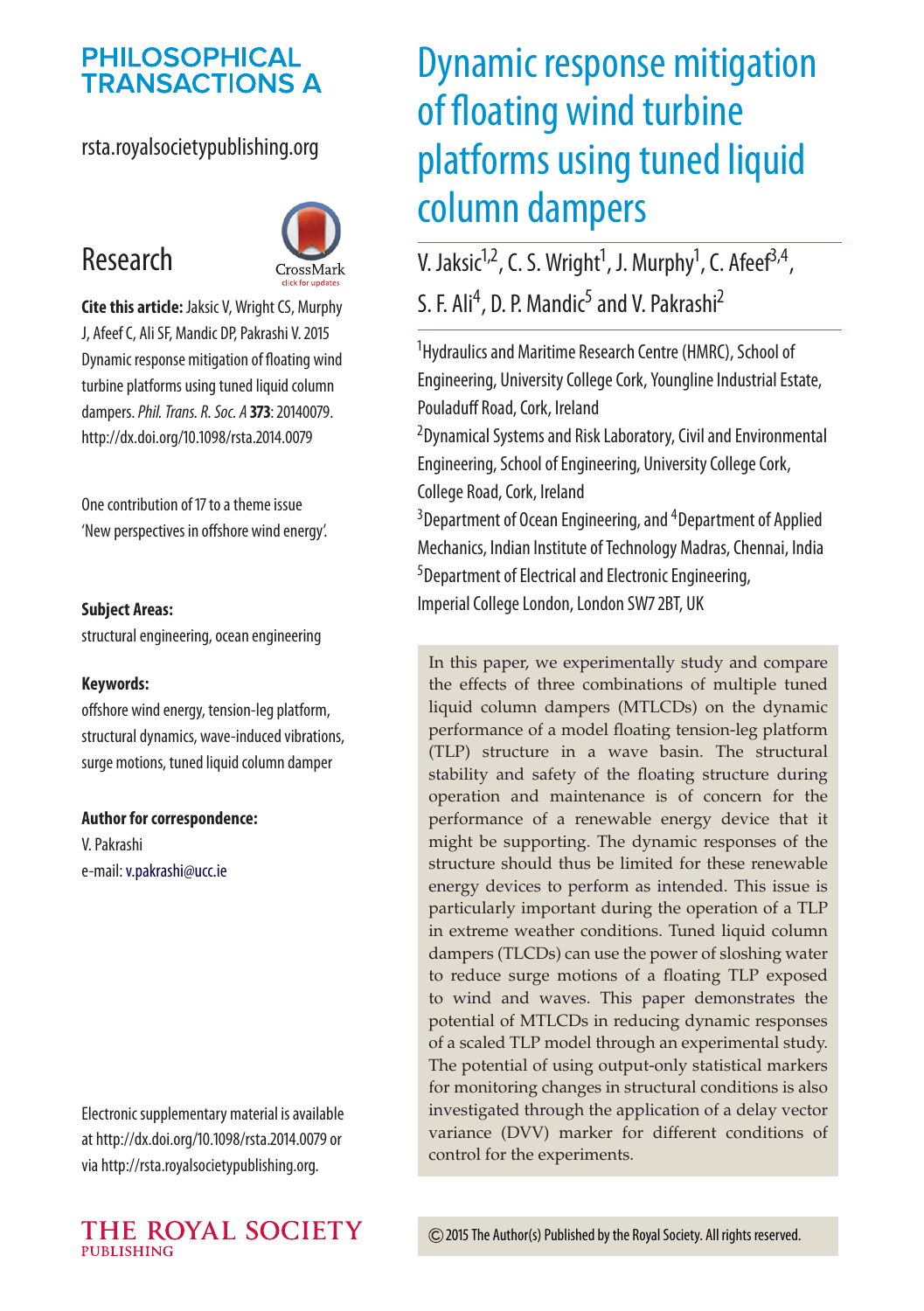## 1. Introduction

A tension-leg platform (TLP) is a floating platform connected to the seabed by vertical tendons or tethers. The tendons are kept in tension due to the buoyancy of the platform. This pretension is designed to keep the tendons under tension under all circumstances, even in large wave conditions [\[1\]](#page-7-0). The stiff connection of the platform with the seabed minimizes the vertical motions and gives the platform a short natural period outside of typical sea conditions (typically 2–4 s) [\[2](#page-7-1)[,3\]](#page-7-2). However, a TLP is not constrained dynamically in the horizontal direction and the drift motions (surge, sway and yaw motion) of the platform due to the action of coupled wind–wave forces can be significant during extreme weather conditions [\[3](#page-7-2)[–5\]](#page-7-3). These motions can influence the performance of a wind turbine, the accessibility during its operation and maintenance (O&M) and ultimately the levelized cost of energy (LCOE) [\[6](#page-7-4)[,7\]](#page-7-5). Incorporation of damping devices to the structure has been suggested to reduce these types of responses [\[2,](#page-7-1)[8](#page-7-6)[–10\]](#page-7-7).

A reasonable method to reduce vibrations of floating platforms is through the use of structural control devices typically employed in civil structures [\[10](#page-7-7)[–14\]](#page-8-0). Among many types of structural control devices traditionally available, tuned liquid dampers (TLDs) may be favourable for application in the offshore floating wind energy devices for their relatively high performance and low cost [\[15](#page-8-1)[–17\]](#page-8-2). The tuned liquid column damper (TLCD) is a type of TLD that relies on the motion of a liquid column in a U-shaped tube to counteract the action of external forces imposed on the structure. The energy dissipation in the water column is due to the passage of liquid through an orifice with inherent head-loss characteristics [\[8,](#page-7-6)[18\]](#page-8-3). The overall damping in a TLCD is nonlinear due to the quadratic damping term [\[19\]](#page-8-4). TLCDs have been found to be effective for vibration control when a structure is exposed to wind and/or earthquake loading [\[14,](#page-8-0)[16,](#page-8-5)[17,](#page-8-2)[20\]](#page-8-6). Yalla & Kareem [\[19\]](#page-8-4) used the theory of TLCDs and developed an equivalent linearization scheme to compute the optimum head-loss coefficient for a given wind or seismic excitation in a single step. They used a single degree of freedom system exposed to white noise and a set of filtered white noise load, representing the broadband wind and seismic loading, to determine numerically the optimal damping coefficient and tuning ratio of a TLCD.

Lee *et al.* [\[8\]](#page-7-6) studied, numerically and experimentally, a typical pontoon-type offshore floating platform with a TLCD. They varied the diameter and the draft of the pontoon as well as the mass of the platform structure in order to evaluate dynamic response mitigation through incorporation of a TLCD. They found that, as long as the parameters were tuned appropriately according to the properties of the main structure, the TLCD exhibited a good performance. They presented analytical evaluation of the pontoon structure motion reduction and experimental response comparison in the time and frequency domains of the platform with and without a TLCD based on experiments on a small model in a wave flume. The analytical results show that the energy dissipated from the TLCD device may reach a value of up to 70% (and in most cases over 50%), while the variations in the draft and dimension parameters indicate the influence of these parameters on the performance of a TLCD. The preliminary experimental results show that this device could be effective for vibration suppression for the floating platform. However, experimentation for larger models and for greater depths of water is required for such platforms along with experimental studies utilizing ocean wave spectra. Gao *et al.* [\[21\]](#page-8-7) studied the effects of the multiple tuned liquid column dampers (MTLCDs) in suppressing structural vibrations. They found that the frequency range and the coefficient of head loss may have significant effects on the performance of MTLCDs and that increasing the number of TLCDs can enhance the efficiency of the MTLCDs. They showed that optimized MTLCDs are even more sensitive to the coefficient of head loss (or damping) than a single TLCD. However, in order to maintain the same level of efficiency as an optimized single TLCD, MTLCDs offer much wider choices in both frequency ratio and coefficient of head loss. In this sense, MTLCDs are more robust than a single TLCD. Experimental studies for MTLCDs in this regard for floating platforms have not been done.

This study expands the work of Lee *et al.* [\[8\]](#page-7-6) experimentally and combines it with the theoretical concept of Gao *et al.* [\[21\]](#page-8-7) through numerical and experimental results related to the effects of MTLCDs on the dynamic responses of a TLP structure. The experiments were carried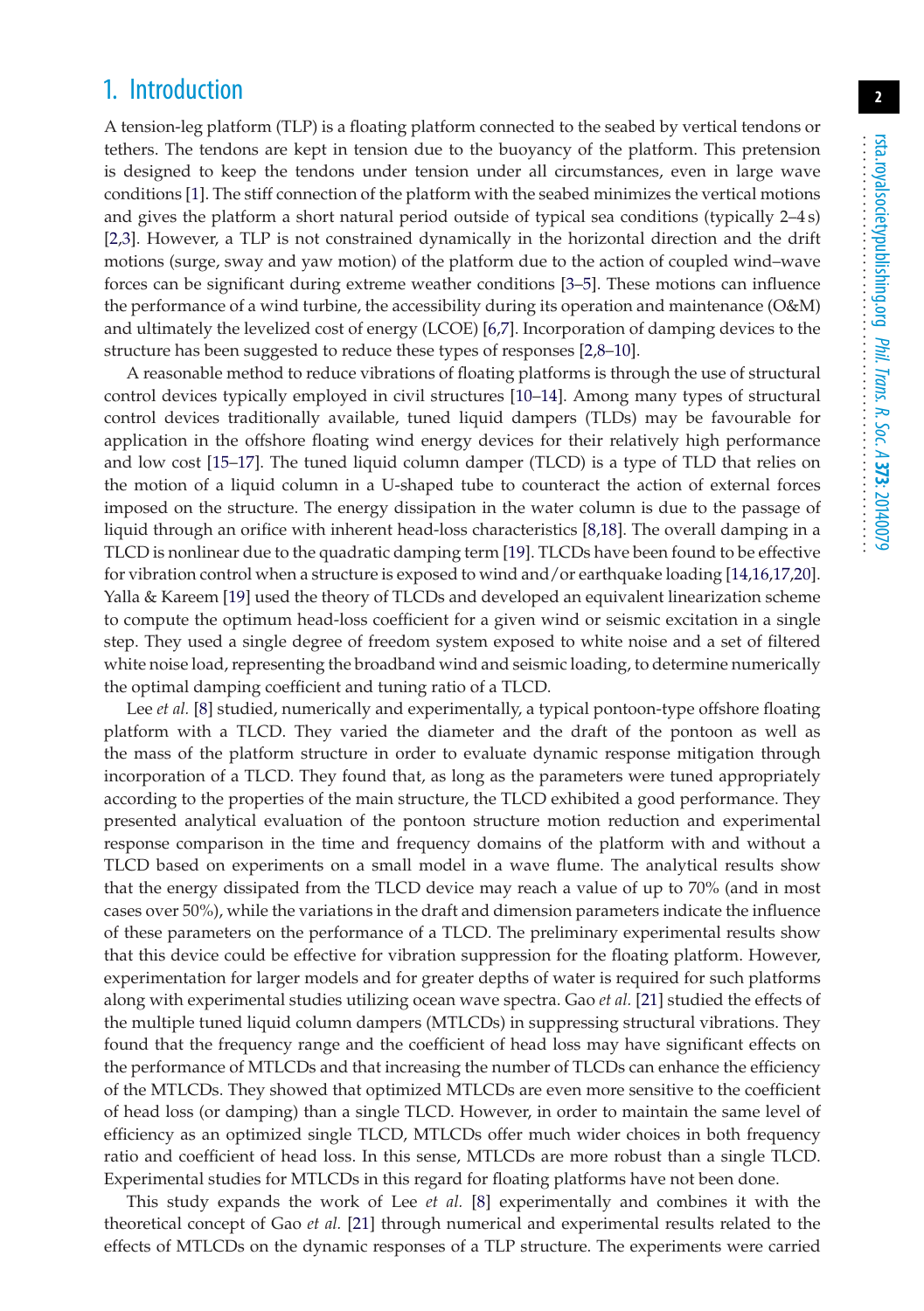out in a wave basin on a Froude-scaled (1 : 50) TLP equipped with MTLCDs and capable of supporting a wind turbine structure. Individual TLCDs were designed using the principles described in Yalla & Kareem [\[19\]](#page-8-4), where the total length of the water column was obtained by equalizing the peak of an irregular wave frequency with the water column frequency. The effects on the structural response of three combinations of two different TLCD designs are tested and compared. The MTLCD combinations relate to three  $\pm 5\%$  (MTLCD1), three  $\pm 10\%$ (MTLCD2) and two  $\pm 5\%$  and one  $\pm 10\%$  (MTLCD3) damper to TLP mass ratio ( $\mu$ ). The dynamic responses of the TLP for a closed (inactive) and an open (active) MTLCDs were investigated in the presence and absence (represented as 'thrust' and 'no thrust' conditions, respectively) of mechanically simulated equivalent wind loads at the nacelle. The dynamic response of the TLP was monitored at different locations using load cells and a camera-based motion recognition system. The structure was exposed to scaled sea states characterized by the Joint North Sea Wave Observation Project (JONSWAP) spectra. The percentage of force change in the mooring tendons and percentage change of displacement responses were computed for various combinations and designs of MTLCDs in the presence of varying wave characteristics. A delay vector variance (DVV) method was tested as a potential output-only statistical marker for monitoring structural changes. The results of this study are encouraging and form the basis for further prototype testing and investigation of MTLCD application in offshore wind energy substructure motion mitigation along with the development of output-only statistical markers for monitoring such devices.

## 2. Experimentation and numerical modelling

#### (a) Tension-leg platform model with tuned liquid column damper

The TLP platform tested [\(figure 1\)](#page-3-0) is a truss-type structure with a floating hexagonal platform connected by six mooring tethers to a large circular gravity base which sits on the bottom of the wave basin. The model is scaled according to the Froudian scaling laws and has a scale factor of 50 [\[22](#page-8-8)[,23\]](#page-8-9). The floating hexagonal platform consists of the buoyancy ring and the upper structure. The buoyancy ring consists of six 90 mm diameter polyvinyl chloride (PVC) pipes, joined to the central column by six 40 mm diameter PVC pipes. Situated above the buoyancy ring is the upper structure, fabricated from 40 mm diameter PVC pipe, which is joined to the buoyancy ring by six 40 mm diameter sections of pipe, and to the central column by six 40 mm diameter PVC pipes. The upper structure provides no buoyancy as it is not submerged. The central column is fabricated from 160 mm diameter PVC pipe and provides sufficient buoyancy to counteract the weight of the tower and nacelle. The excess buoyancy force is passed to the six mooring lines made of 2 mm diameter stainless steel wire to ensure that they remain in tension at all times. The weight of the TLP is 16.8 kg. The wind turbine tower is 1.15 m high 50 mm diameter PVC pipe (0.8 kg) with the 2.2 kg horizontal thrust load simulating the average effects of wind. Three U-shaped TLCD devices are attached to the upper structure at the level of the centre of the gravity. The middle length TLCD (TLCD1) is designed following Yalla & Kareem [\[19\]](#page-8-4) and is tuned to the average frequency of the longest JONSWAP waves the basin can generate (0.59 Hz). The other two TLCDs, one longer (TLCD2) and one shorter (TLCD3), are tuned for neighbouring frequencies, 0.70 and 0.53 Hz, respectively, in order to cover a wider spectrum. The effects of the three combinations of the two TLCD designs on the behaviour of the structure were studied. In the first case of TLCD design the mass ratio,  $\mu$  (ratio of mass of liquid in the tube,  $m_d^*$ , to mass of the primary system, *M*<sub>s</sub>), was 5%, and in the second case 10%, with a pipe diameter of 30 mm and 40 mm, respectively. The design characteristics of TLCDs are shown in [table 1,](#page-3-1) while the combinations tested are shown in [table 2.](#page-3-2) Since the higher weight of the MTLCDs in MTLCD2 causes instability of the TLP owing to the reduction in the tendon loads, an additional 17 litres of buoyancy was added to the platform. The added buoyancy was retained throughout the entire experiment in order to obtain comparable results. The experimental set-up of the TLP is shown in [figure 1](#page-3-0)*a*, while the gravity base with the load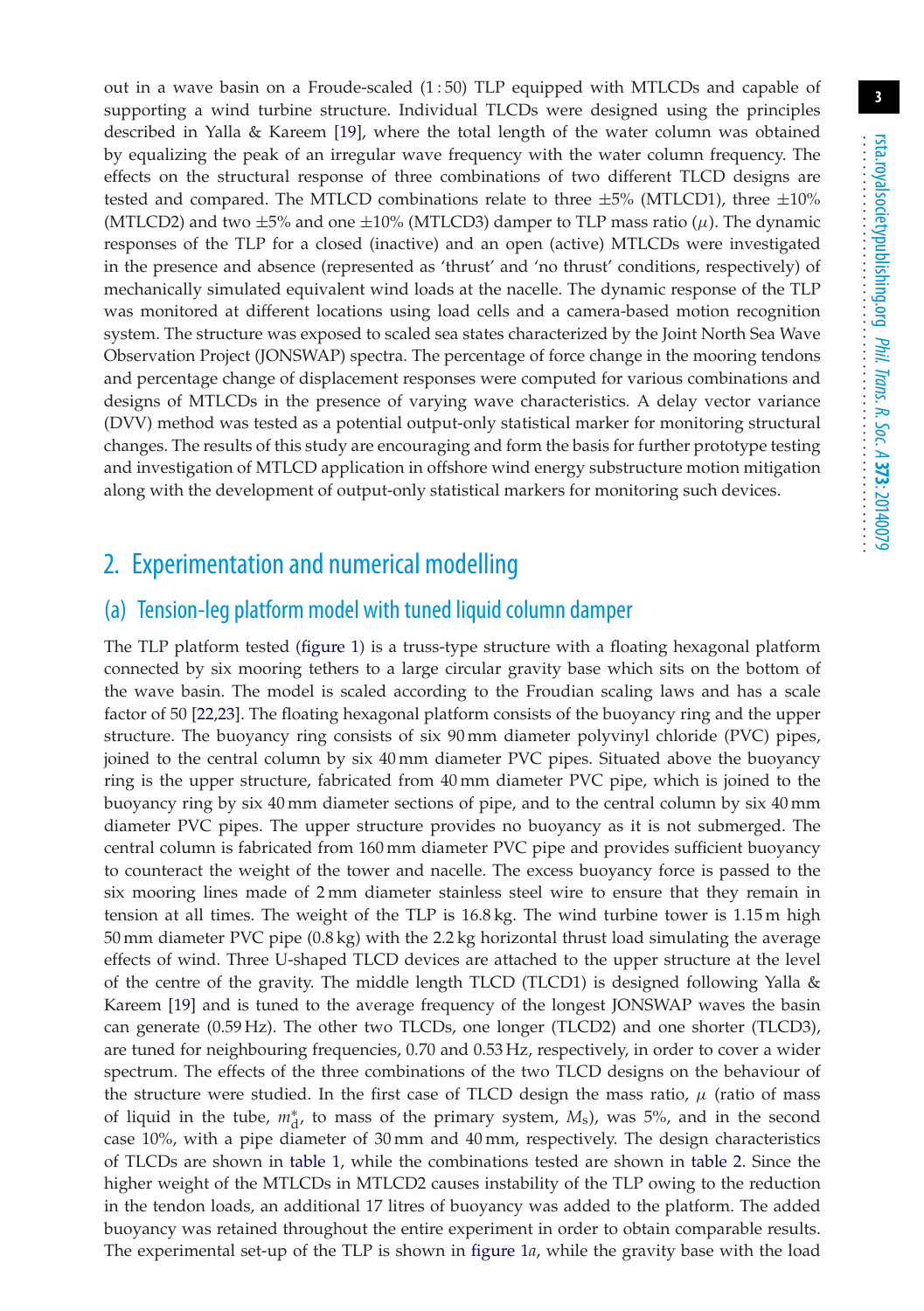**4**



<span id="page-3-0"></span>Figure 1. (a) 1 : 50 scale model of the truss-type TLP experimental set-up: (A) mast, (B) central column, (C) upper structure, (D) buoyancy ring, (E) gravity base and (F) thrust load. The locations of devices used: (1) motion cameras, (2) wave probes, (3) load cells, (4) reflective motion markers and (5) flap-type wave-maker; (*b*) TLP view from above: position of the MTLCDs and the gravity base with the load cell arrangement in relation to the incident wave direction. (Online version in colour.)

|             | tuned       | length of | horizontal | vertical | vertical length        |
|-------------|-------------|-----------|------------|----------|------------------------|
|             | frequencies | TLCD      | length     | length   | extension <sup>a</sup> |
| <b>TLCD</b> | (Hz)        | m         |            | (m)      | (m)                    |
| TI CD1      | .596        |           |            |          |                        |
|             | ).705       |           |            |          |                        |
|             | .525        |           |            |          |                        |

#### <span id="page-3-1"></span>**Table 1.** TLCD designs.

<sup>a</sup>The length to prevent loss of water.

#### <span id="page-3-2"></span>**Table 2.** MTLCD designs.

|                    | mass ratio, |            |                   |       |  |
|--------------------|-------------|------------|-------------------|-------|--|
| combinations       | $\mu$ (%)   | $TI$ $CD1$ | TLCD <sub>2</sub> | TLCD3 |  |
| MTLCD1             |             |            |                   |       |  |
| MTLCD <sub>2</sub> |             |            |                   |       |  |
| MTLCD3             |             |            |                   |       |  |
|                    |             |            |                   |       |  |

cell arrangement and position of the TLCDs in relation to the incident wave direction is shown in [figure 1](#page-3-0)*b*.

#### (b) Instrumentation

The performance of the TLP system equipped with a TLCD device was tested for various wave conditions in a wave basin and recordings were made using six load cells, two water-level probes,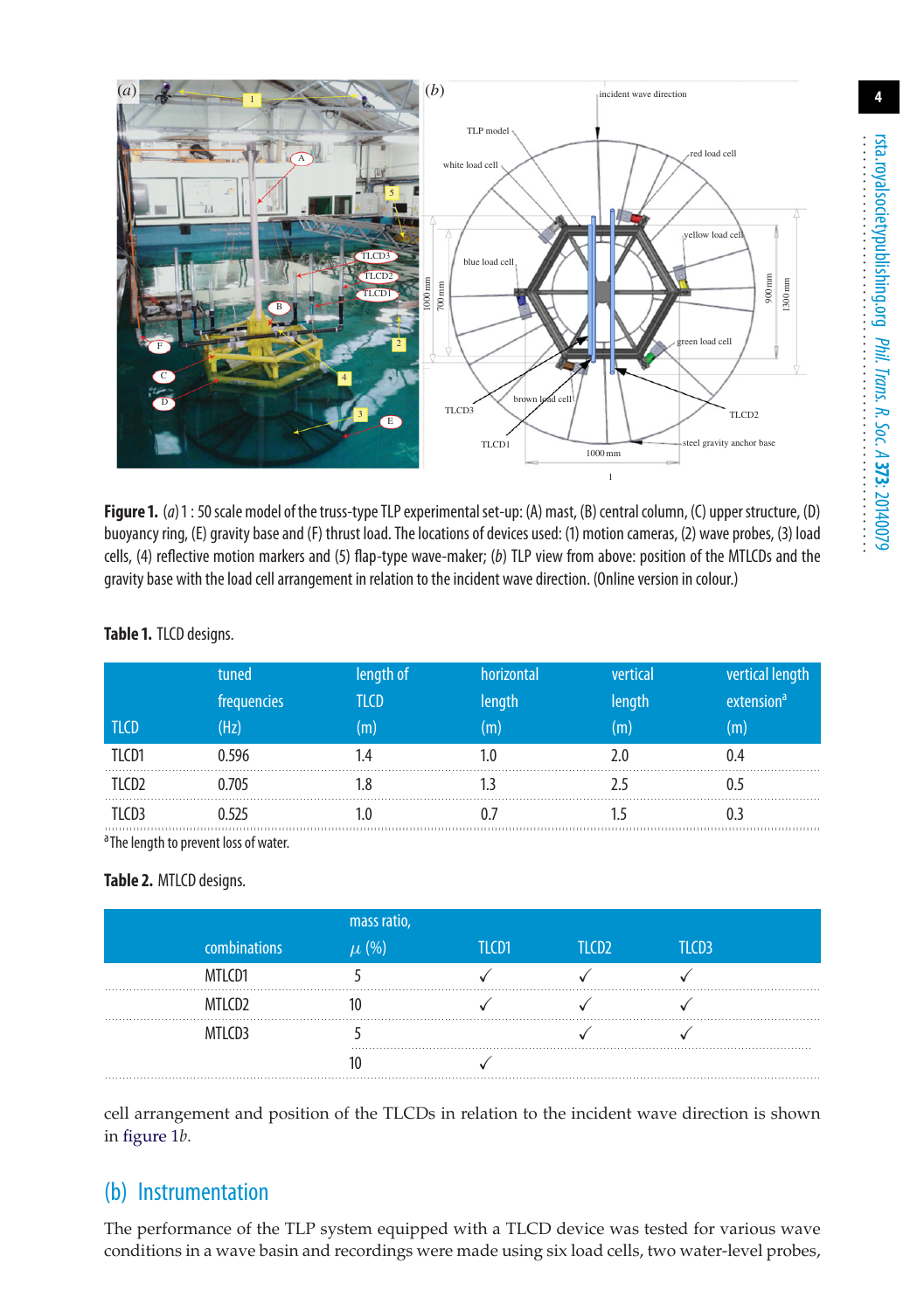and four motion capture cameras. Six load cells measured the tension in newtons in each of the mooring lines. The load cells were Tedea–Huntleigh stainless steel single-ended bending beam load cells with a maximum load of approximately 50N and were bolted to the gravity base [\(figure 1](#page-3-0)*b*). Each load cell was given a colour code (name) during the testing, i.e. white, red, blue, yellow, brown and green were located at bow port, bow starboard, amidships port, amidships starboard, stern port and stern starboard, respectively. Two water-level probes measured water surface elevations (millimetres) during testing. In order to measure the motions of the TLP, four reflective markers were attached to the corners of the hexagonal base [\(figure 1](#page-3-0)*a*). The instantaneous positions of the markers were monitored by the Qualisys 3-Series Oqus markertracking cameras with a sampling frequency of 32 Hz. The load cells and wave probes were triggered by National Instruments LabVIEW 2011 v. 11.0 software. The Qualisys marker-tracking system was time synchronized using LabVIEW.

#### (c) Experimental procedure

The model testing was carried out in a wave basin equipped with 40 flap-type paddles capable of generating sinusoidal wave profiles as well as two- and three-dimensional wave spectra. The still water depth is constant at 1.0 m. The TLP was tested for JONSWAP spectra with wave period 2.4 s, and Froude-scaled wave amplitudes, Hs, for 0.015, 0.02, 0.025, 0.03 and 0.035 m. The test schedule is shown in the electronic supplementary material, appendix A. A scaled mass was attached to the top of the mast to represent the loading of a wind turbine nacelle in no wind conditions. The TLP was fitted with MTLCDs and four different set-ups of the damping device were tested as indicated in [table 2](#page-3-2) for active and inactive conditions of the damper. The effects of reflected waves at the boundaries of the basin were removed by absorbing barriers and an inbuilt active absorption system in the wave flaps.

#### (d) Numerical analysis

In order to provide a basis for the experiments, numerical modelling of a TLP with a TLCD and MTLCDs was performed based on the work of Gao *et al.* [\[21\]](#page-8-7) and Farshidianfar *et al*. [\[24\]](#page-8-10), respectively. The response of the structure with a TLCD with different densities of working fluids as multiples of density of water was investigated in these simulations. The coding of the observed single and multiple TLCD cases on the TLP excited by the random force was done using Matlab [\[25\]](#page-8-11). In the first part of the numerical simulations, the changes in responses of the system were due to the changes in the mass of the damper, which was simulated by using different fluids with different density values and keeping all other parameters of the damper constant. Frequency responses were found for various values of density of the damping liquid/density of the water ( $m_d^*$ ), varying from 2 to 6. Responses in the frequency domain were compared with responses which were obtained without the use of TLCD dampers. In the second part of the analysis, the time history responses of the structure were obtained by using random forcing obtained from the Pierson–Moskowitz spectrum with  $U_{15.4} = 20 \text{ m s}^{-1}$  and employing the following equation with  $\alpha = 0.0081$ ,  $\beta = 0.74$  and  $\omega_0 =$  $g/U_{15.4}$ :

<span id="page-4-0"></span>
$$
s(\omega) = \frac{\alpha g^2}{\omega^5} e \left( -\beta \left( \frac{\omega_0}{\omega} \right)^4 \right). \tag{2.1}
$$

Numerical analysis of the results obtained from the experiments was carried out using the DVV [\[26\]](#page-8-12) method. DVV is employed as a statistical marker to track structural changes in the system using only the dynamic responses of the platform and due to the presence of various designs of MTLCDs. DVV is based on a surrogate data methodology, elaborated in detail by Schreiber & Schmitz [\[27\]](#page-8-13), for detecting the determinism and nonlinearity in a time series. The DVV method is explained and further elaborated and tested in Gautama *et al.* [\[28–](#page-8-14)[30\]](#page-8-15) and Mandic *et al.* [\[31\]](#page-8-16). A separate paper in this Theme Issue tests DVV for floating platforms and the potential of its use for tracking changes in structural properties is identified there [\[32\]](#page-8-17). Advantages of using this method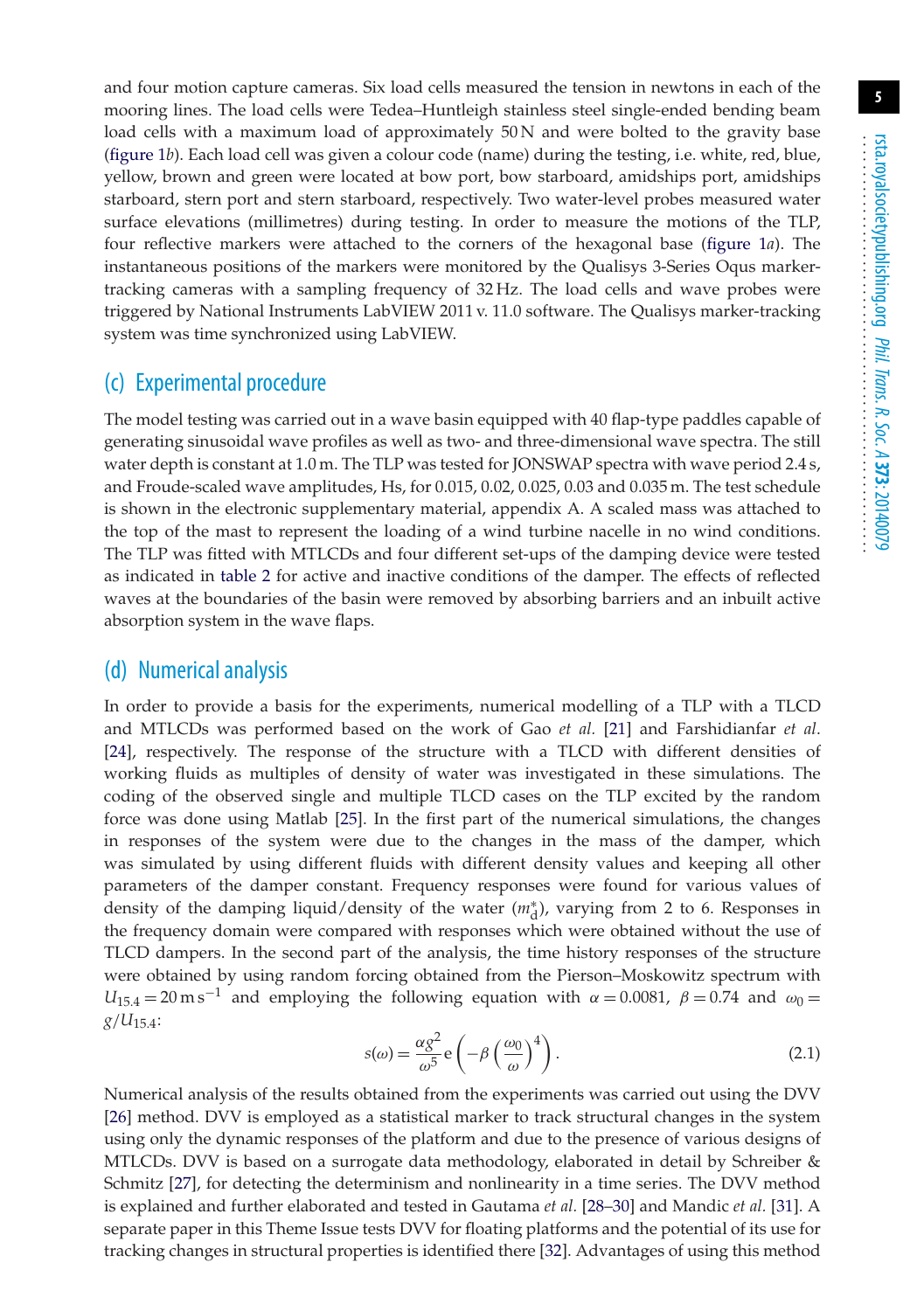relate to the facts that it does not require any prior knowledge about the system or the excitation, it is robust to the presence of noise, it is straightforward to interpret and typically exhibits improved performance over other traditionally available methods [\[30\]](#page-8-15). Numerical analyses were performed using the DVV toolbox [\[33\]](#page-8-18). The output of the method is one number for each response signal recorded, shown by the root mean square error (RMSE), and represents the degree of nonlinearity of the response [\[30\]](#page-8-15). In all DVV analyses the following parameters were kept constant: embedding dimension  $m = 3$ , time lag  $\tau = 1$ , maximal span parameter  $n_d = 2$ , number of standardized distances for which target variances are computed  $N_{\text{tv}} = 50$ , number of surrogates considered  $N_{\text{tv}} = 50$  and the number of reference DVs considered  $N_{\text{sub}} = 200$ . Discussions related to the choice of these parameters and computation of DVV have already been already reported by Jaksic *et al.* [\[32](#page-8-17)[,34\]](#page-8-19).

## 3. Results and discussion

The TLP was excited by a wave spectrum of single peak frequency for 5 min in each test during which time the responses of the various load cells reached stable and repeatable peaks. The results of this experimental work along with the numerical modelling results and example of DVV analysis are presented in [figure 2.](#page-6-0) An example of the raw data is given in the electronic supplementary material, appendix B.

The comparison of the surge energy measured by the yellow load cell when the system is damped by MTLCD3 is shown in [figure 2](#page-6-0)*a*. The figure shows the comparison between two different sea states, when Hs is 15 and 35 mm, respectively, for conditions when the damper is inactive (closed) and active (open). The results show that the surge energy decreases when a TLCD is installed on the structure and this is in agreement with Lee *et al.* [\[8\]](#page-7-6). A comparison related to the maximum surge displacement is shown in [figure 2](#page-6-0)*b*. The greatest reduction in maximum surge displacement is achieved (10–16%) for MTLCD2 for active dampers. The results are extremely consistent across all wave heights for MTLCD2 and MTLCD3, with some variance for MTLCD1 (2% increase—10% reductions). It should be noted that in the lower wave heights the thrust load is dominating, resulting in the variance between results with and without thrust applied. In the larger wave heights, wave loading is dominating, resulting in agreement between results. [Figure 2](#page-6-0)*c* shows the results of the mooring tension comparison of representative (yellow) load cell measurements. The MTLCD2 design again shows the most promising results, and these results are extremely consistent over the range of wave heights tested.

The numerical modelling of the effect of MTLCDs on the TLP is performed in two parts. In the first part, the wave frequency (forcing frequency) is varied from 0 to  $5$  rad s<sup> $-1$ </sup>, where the maximum response is found. This was done for different working fluid densities and for each combination of dampers. The frequency response analysis for the MTLCD1 design shows that changing the density of the operating fluid does not significantly impact the structure response. For the MTLCD2 design, responses with density ratios of 1, 2 and 3 are almost the same. Beyond this, the dominant reduction in the dynamic response is only with density ratio 5, which may not be practical for implementation. Similar results are obtained for the MTLCD3 design. The results for numerical simulations of the MTLCD1 and MTLCD3 designs are not presented here as they only show this response comparison with water as the operating fluid. For illustration, [figure 2](#page-6-0)*d* shows the maximum response plotted against the forcing frequency for the MTLCD2 design. The reduction in responses decreases as *m*∗ <sup>d</sup> increases up to 4 and then it increases. The minimum dynamic response is observed when *m*∗ <sup>d</sup> is between 3 and 4. In the second part of the numerical simulations, the dynamic responses to a random forcing are observed and the responses for each combination of MTLCDs with water as the working fluid are investigated. The forcing function was obtained using equation [\(2.1\)](#page-4-0). It is observed that the damping rate is low in multiple TLCDs as compared with a single TLCD. It will take longer for the TLP with MTLCDs to come to rest after a random forcing than the TLP with a single TLCD. The decrease in the response frequency owing to the presence of a damper is shown in [figure 2](#page-6-0)*e*. The frequency reduction is up to five times when MTLCDs are active.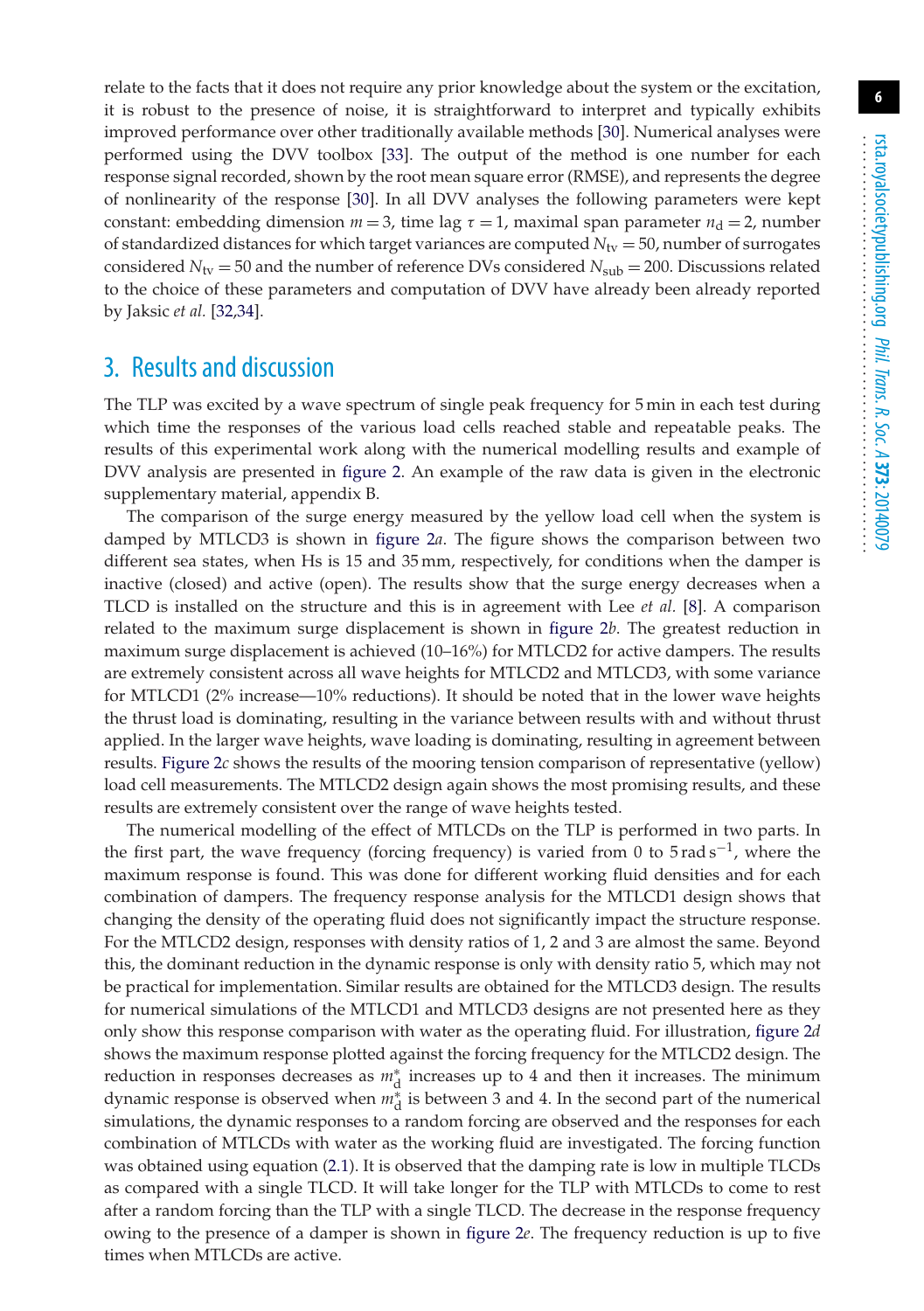

<span id="page-6-0"></span>**Figure 2.** (*a*) Yellow load cell: frequency versus surge energy for the active and inactive MTLCD2 case for Hs  $=$  15 and 35 mm. (*b*) Maximum surge displacement comparison and (*c*) mooring tension comparison for the yellow load cell. Numerical modelling: (*d*) frequency response of the TLP without a TLCD and with MTLCD2 for different fluid density ratios; (*e*) frequency response comparison of the TLP with MTLCD2 and without MTLCD and (*f*) DVV results of the surge motion analysis for the TLP with MTLCD1 and MTLCD2. (Online version in colour.)

The results of DVV analysis of the surge motion of the TLP are shown in [figure 2](#page-6-0)*f*. The results show that the RMSE for the platform motion when the thrust is present decreases as the Hs increases. There is almost no difference in the degree of nonlinearity of the surge motions of the platform with active and inactive MTLCDs when thrust loading is present. Similarly, the platform with no thrust loading has an almost constant nonlinearity degree of response regardless of the wave height. This is in the agreement with the earlier findings that the TLP with MTLCD1 has high pretension and is stiff in lower wave conditions. On the other hand, when there is no thrust loading the TLP surge response nonlinearity is lowered when the MTLCDs are active.

#### 4. Conclusion

This paper has investigated, by both numerical modelling and experimental testing methods, the effectiveness of MTLCDs for reducing motions in TLP-type offshore floating wind platforms. The physical model testing used simulated ocean wave spectra and showed that MTLCDs can be used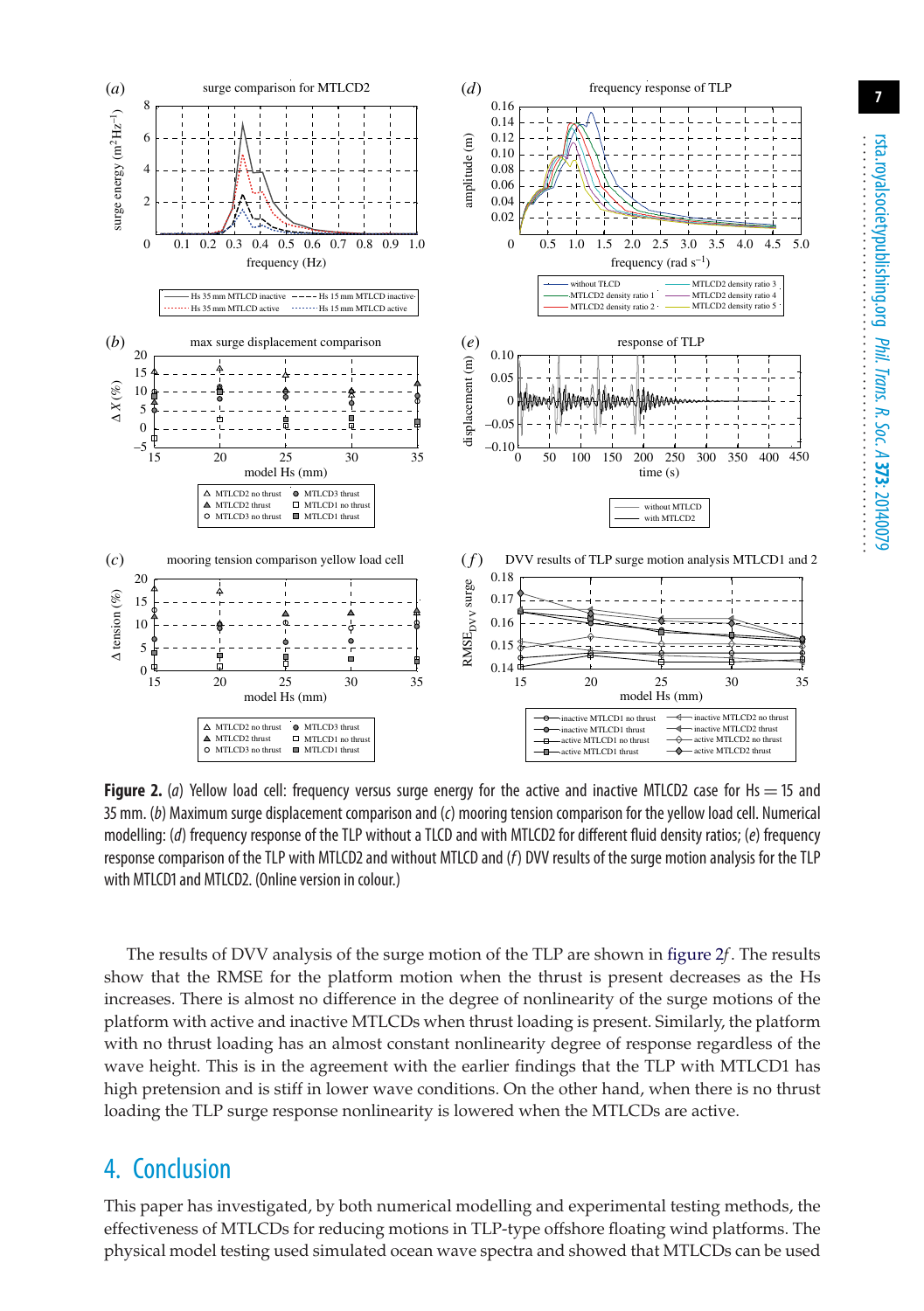to reduce the dynamic responses of the TLP. Furthermore, the results also indicate the positive effect of MTLCDs on tensile forces experienced by mooring lines. The numerical modelling presented confirmed these findings. The work undertaken highlights the importance of using larger scaled model testing in more realistic conditions to assess control or monitoring strategies and designs for full-scale deployment. Small-scale models do not necessarily capture certain complexities and challenges related to the mitigation of dynamic responses of offshore renewable energy device platforms. These experiments also indicate that, to achieve an optimal arrangement for the control of dynamic responses of TLPs, a significant range of adjustment is required to be carried out frequently over the lifespan of a structure. However, if the sea state spectra are known for intended operational conditions, an approximate tuning can result in mitigation of dynamic responses that are non-optimal but adequately close to the optimal mitigation for engineering purposes. The numerical modelling shows that there may be benefits in using MTLCDs over using one TLCD. Finally, the use of DVV in monitoring different structural conditions highlights the potential of developing output-only statistical markers monitoring dynamic behavioural changes in these devices.

Acknowledgement. The authors express their gratitude to Mr Thomas Walsh, Mr Niall O'Sullivan and Mr Florent Thiebaut, for their help with setting up the experiments reported in this paper.

Funding statement. The authors acknowledge Marine Research Energy Ireland (MaREI), grant number 12/RC/2302, a Science Foundation Ireland (SFI) supported project and SFI Advance award 14/ADV/RC3022 and Science Foundation Ireland, International Strategic Cooperation Award (ISCA), Ireland–India ISCA Programme, grant no. 12/ISCA/2493.

### <span id="page-7-0"></span>**References**

- 1. Wang CM, Utsunomiya T, Wee SC, Choo YS. 2010 Research on floating wind turbines: a literature survey. *IES J. A: Civil Structural Eng.* **3**, 267–277. [\(doi:10.1080/19373260.2010.517395\)](http://dx.doi.org/doi:10.1080/19373260.2010.517395)
- <span id="page-7-1"></span>2. Rustad AM. 2007 Modeling and control of top tensioned risers. PhD thesis, Department of Marine Technology, Norwegian University of Science and Technology, Trondheim, Norway.
- <span id="page-7-2"></span>3. Qiu W, Lie H, Rousset J-M, Lee D-Y, Sphaier SH, Tao L, Wang X, Mikami T, Magarovskii V. 2014 *Report of the Ocean Engineering Committee—ITTC*. Copenhagen, Denmark: The International Towing Tank Conference.
- 4. Lefebvre S, Collu M. 2012 Preliminary design of a floating support structure for a 5MW offshore wind turbine. *Ocean Eng.* **40**, 15–26. [\(doi:10.1016/j.oceaneng.2011.12.009\)](http://dx.doi.org/doi:10.1016/j.oceaneng.2011.12.009)
- <span id="page-7-3"></span>5. Emmerhoff OJ. 1994 The slow drift motions of offshore structures, p. 131. PhD thesis, Department of Ocean Engineering, Massachusetts Institute of Technology, Cambridge, MA, USA.
- <span id="page-7-4"></span>6. Butterfield S, Musial W, Jonkman J, Sclavounos P, Wayman L. 2005 Engineering challenges for floating offshore wind turbines. In *Proc. Copenhagen Offshore Wind Conference, Copenhagen, Denmark, 26–28 October 2005*. Golden, CO: NREL.
- <span id="page-7-5"></span>7. Maples B, Saur G, Hand M, Pietermen RVD, Obdam T. 2013 *Installation, operation, and maintenance strategies to reduce the cost of offshore wind energy*. NREL/TP-5000–57403. National Renewal Energy Laboratory. See [http://www.nrel.gov/docs/fy13osti/57403.pdf.](http://www.nrel.gov/docs/fy13osti/57403.pdf)
- <span id="page-7-6"></span>8. Lee HH, Wong SH, Lee RS. 2006 Response mitigation on the offshore floating platform system with tuned liquid column damper. *Ocean Eng.* **33**, 1118–1142. [\(doi:10.1016/j.oceaneng.](http://dx.doi.org/doi:10.1016/j.oceaneng.2005.06.008) [2005.06.008\)](http://dx.doi.org/doi:10.1016/j.oceaneng.2005.06.008)
- 9. Karimi HR, Zapateiro M, Luo NS. 2010 Semiactive vibration control of offshore wind turbine towers with tuned liquid column dampers using H-infinity output feedback control. In *Proc. 2010 IEEE Int. Conf. on Control Applications, Yokohama, Japan, 8–10 September 2010*, pp. 2245– 2249. Piscataway, NJ: IEEE.
- <span id="page-7-7"></span>10. Diana G, Resta F, Sabato D, Tomasini G. 2013 Development of a methodology for damping of tall buildings motion using TLCD devices. *Wind Struct.* **17**, 629–646. [\(doi:10.12989/was.](http://dx.doi.org/doi:10.12989/was.2013.17.6.629) [2013.17.6.629\)](http://dx.doi.org/doi:10.12989/was.2013.17.6.629)
- 11. Housner G *et al.* 1997 Structural control: past, present, and future. *J. Eng. Mech.* **123**, 897–971. [\(doi:10.1061/\(ASCE\)0733-9399\(1997\)123:9\(897\)\)](http://dx.doi.org/doi:10.1061/(ASCE)0733-9399(1997)123:9(897))
- 12. Al-Saif KA, Aldakkan KA, Foda MA. 2011 Modified liquid column damper for vibration control of structures. *Int. J. Mech. Sci.* **53**, 505–512. [\(doi:10.1016/j.ijmecsci.2011.04.007\)](http://dx.doi.org/doi:10.1016/j.ijmecsci.2011.04.007)